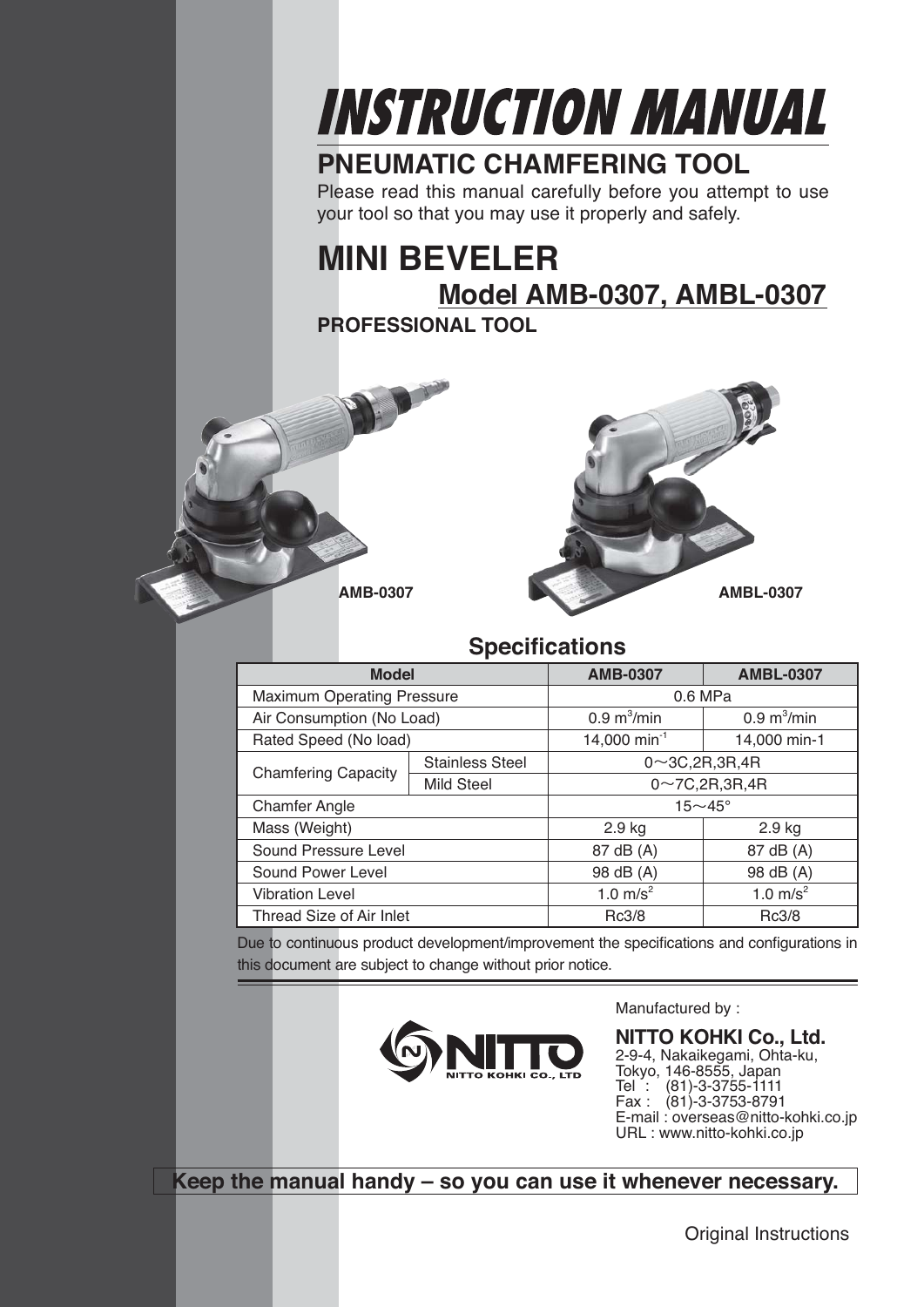Thank you very much for your purchase of this **Nitto Kohki products.**

Before using your tool, please read this manual carefully so that you may use it properly to get the most out of it.

**Please keep the manual handy - so you can use it whenever necessary.**

| · English      | : Please ask your dealer or<br>distributor for instruction manual<br>in local language(s).                   |
|----------------|--------------------------------------------------------------------------------------------------------------|
| $\cdot$ German | : Bitte fragen Sie Ihren Händler<br>nach eine Betriebsanleitung in<br>Landessprache.                         |
| $\cdot$ French | : S'il vous plait, veuillez demandez<br>á votre foumisseur de manuel<br>instruction en langue locale.        |
| · Spanish      | : Por favor, cantacte con su<br>distribuidor para el manual de<br>instrucciones en español.                  |
|                | · Portuguese: Por favor pessa ao seo agente<br>ou distribuidor o manual de<br>instrucces ih linguagen local. |
| · Italian      | : Per Manuale Istruzioni in lingua<br>locale Vi preghiamo di rivolgervi<br>al rivenditore o distributore.    |
| $\cdot$ Dutch  | : Vraag uw handelaar<br>om een nederladstalige<br>gebruiksaanwijzing.                                        |
| · Swedish      | : Be er lokala Åtreförsäljare eller<br>distributör om manualer pá<br>svenska.                                |
| · Danish       | : Venligst henvend Dem til den<br>danske distributør for instructions<br>manualer.                           |
| · Polish       | : Prosze pytac swojego dealera<br>lub dystrybutora o instrukcje<br>obslugi w jezyku localnym.                |
| 中文             | :請向當地供應商或経銷商詢問中<br>文使用説明書                                                                                    |

#### **CONTENTS page**

|                                               | puyu |
|-----------------------------------------------|------|
|                                               |      |
|                                               |      |
| GENERAL: PNEUMATIC TOOLS 3                    |      |
|                                               |      |
|                                               |      |
| 2. CHECK THE CONTENTS OF THE PACKAGE  4       |      |
|                                               |      |
|                                               |      |
|                                               |      |
|                                               |      |
| 7. HOW TO REPLACE INDEXABLE INSERT  8         |      |
|                                               |      |
| 9. THREAD SIZE OF HOSE FITTING 9              |      |
|                                               |      |
|                                               |      |
|                                               |      |
| 13. EXPLODED DIAGRAM: AMB-0307, AMBL-0307  10 |      |
|                                               |      |

#### **PICTOGRAM**

 Warning: It might be dangerous to operate the tool if the instructions supplied are not followed.

 Using this tool improperly could result in serious injury. Read the instruction manual before use.



Always wear suitable eye protection.



Always wear suitable hearing protection.

Always wear respiratory protective equipment (PPE).



 Always wear protective gloves for protection of hands from Vibration and Shock.

The following Safety notations are used throughout the manual to highlight safety precautions for the user and for the tool.

| $\Lambda$ WARNING: | Indicates a potentially hazardous situation which, if not avoided by following the<br>instructions given, could result in death or serious injury.   |
|--------------------|------------------------------------------------------------------------------------------------------------------------------------------------------|
| $\Lambda$ CAUTION: | Indicates a potentially hazardous situation which, if not avoided by following the<br>instructions given, could result in injury or material damage. |

Please note, however, that failure to observe safety precautions under the "A**Caution**" category could result in a serious occurrence depending on the situation: please observe all safety precautions in the manual. **Caution**: Important precautions for tool setup, operation and maintenance.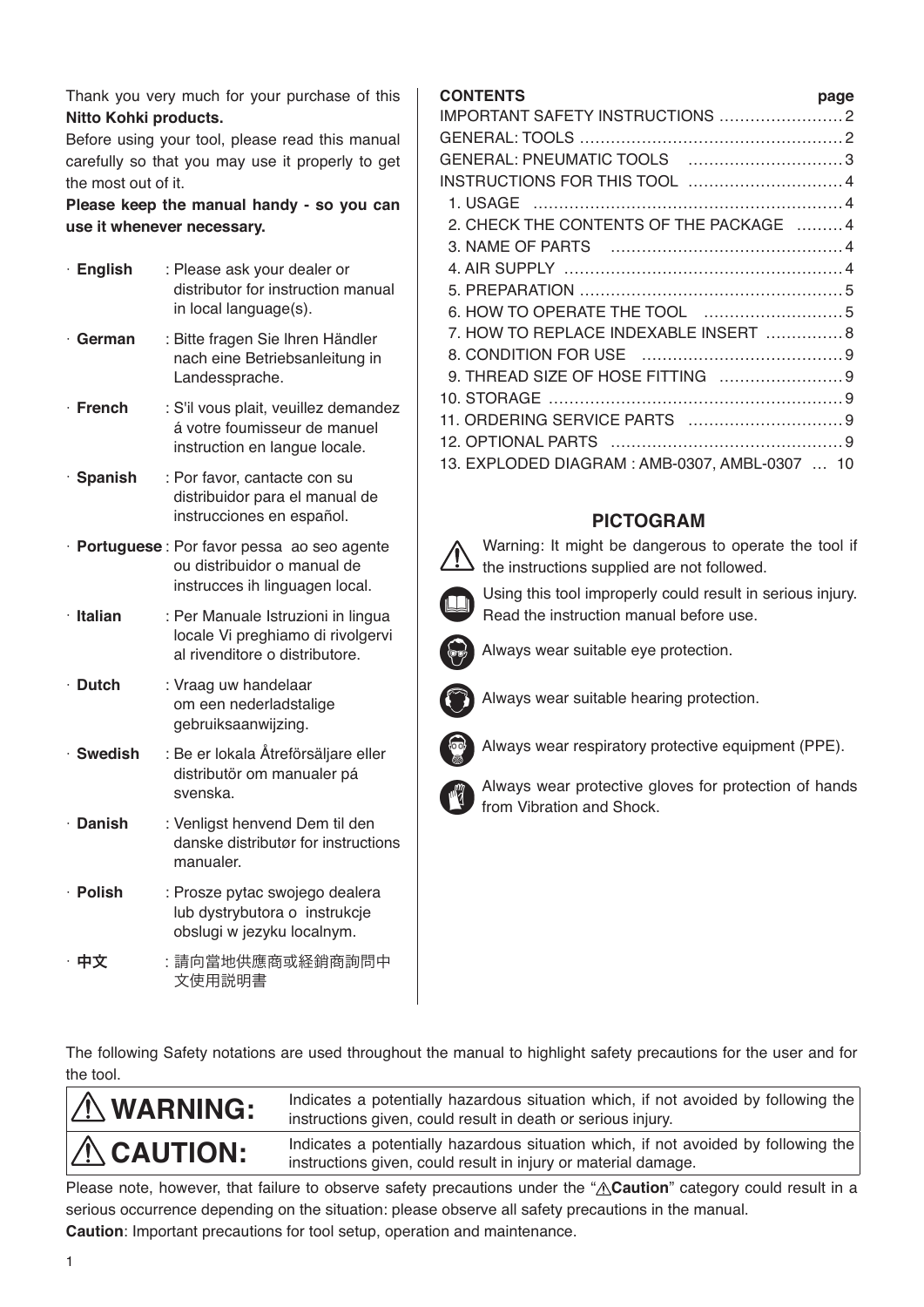## **IMPORTANT SAFETY INSTRUCTIONS**

When using the tool, please observe the safety precautions below to prevent possible accident or injury.

# **GENERAL: TOOLS**

# **WARNING**

#### **TO OPERATORS**

● **Wear proper clothing for the type of work being done.**

Take care so that clothing, ties, hair, etc. will not become entangled with the moving parts. If items become entangled it will cause the operator to be pulled towards the tool and lead to possible cause of accident or injury.

● **Always wear suitable eye protection.** 

Remember, regular glasses are not safety glasses. The lenses are only shock resistant, which will not give you sufficient eye protection you may need in your working environment.

- ● **Always wear suitable hearing protection.**
- ● **Wear respiratory protective equipment (PPE).**  Wear respiratory protective equipment (PPE) when working in an environment where dust particles are generated in operation.
- ● **Always wear suitable protective gloves.**
- ● **Avoid working posture that is too stressful.**  Always ensure a firm footing and well balanced posture.
- ● **Do not operate the tool if you are too tired.**
- ● **Never touch any moving parts of the tool when running.**

#### **ABOUT WORK AREA**

#### ● **Keep the work area clean.**

Cluttered work areas (e.g. workbench) invite accidents.

● **Carefully select the work area.** Do not expose tool to rain. Do not use tool in a wet or soaked area.

See that the work area is adequately illuminated.

- **Never work near inflammable liquid or in a potentially explosive atmosphere.**
- **Keep children away from the work area.** Keep children and unauthorized people away from the work area to avoid accident or injury.

#### **BEFORE OPERATION**

#### ● **Inspect tool before use.**

Before using, check that screws are securely tightened, that any protective cover or guard is securely in place, other parts are free from damage and that the tool runs as it should.

Check that moving parts are properly adjusted for positioning and tightened, that parts are free from damage and properly mounted, and that all other parts are in good condition for normal operation.

Should you find any damage to the protective cover or other part, replace it in accordance with the Operation Manual. If there are no instructions in the Manual, please contact the sales agent through which you have purchased your tool or an authorized dealer near you for repair.

Likewise, if a switch failure occurs, contact sales agent through which you have purchased your tool or an authorized dealer near you for repair. .

Do not use the tool if it does not start or stop with the start/stop switch.

#### ● **Securely mount cutter**

An improperly mounted cutter may fly out, causing possible damage to the tool or injury to the operator.

- **Always remove spanner, wrench, etc., once adjustment has been made with them.**
- **Use a tool appropriate for the application.** Avoid heavy-duty application that is beyond the capacity of tool.
- **Do not use the tool for purposes other than what it is designed for.**
- **Do not abuse tool.**

Use tool in accordance with the specifications: you'll get the most out of it while ensuring safety.

● **Securely fasten workpiece in place.**

Use a vice or clamp to securely fasten the workpiece in place. It is much safer this way than holding it in your hand, allowing you to operate the tool with both hands.

#### **ABOUT HANDLING**

#### ● **How to store tool.**

When the tool is not used, store it in a dry area and out of reach of children.

● **How to carry tool.**

Do not touch the start switch while the tool is being carried.

● **Do not leave the tool unattended while it is running.** Turn off the start switch and disconnect the tool from power source. Do not leave the work area until the tool comes to a complete stop.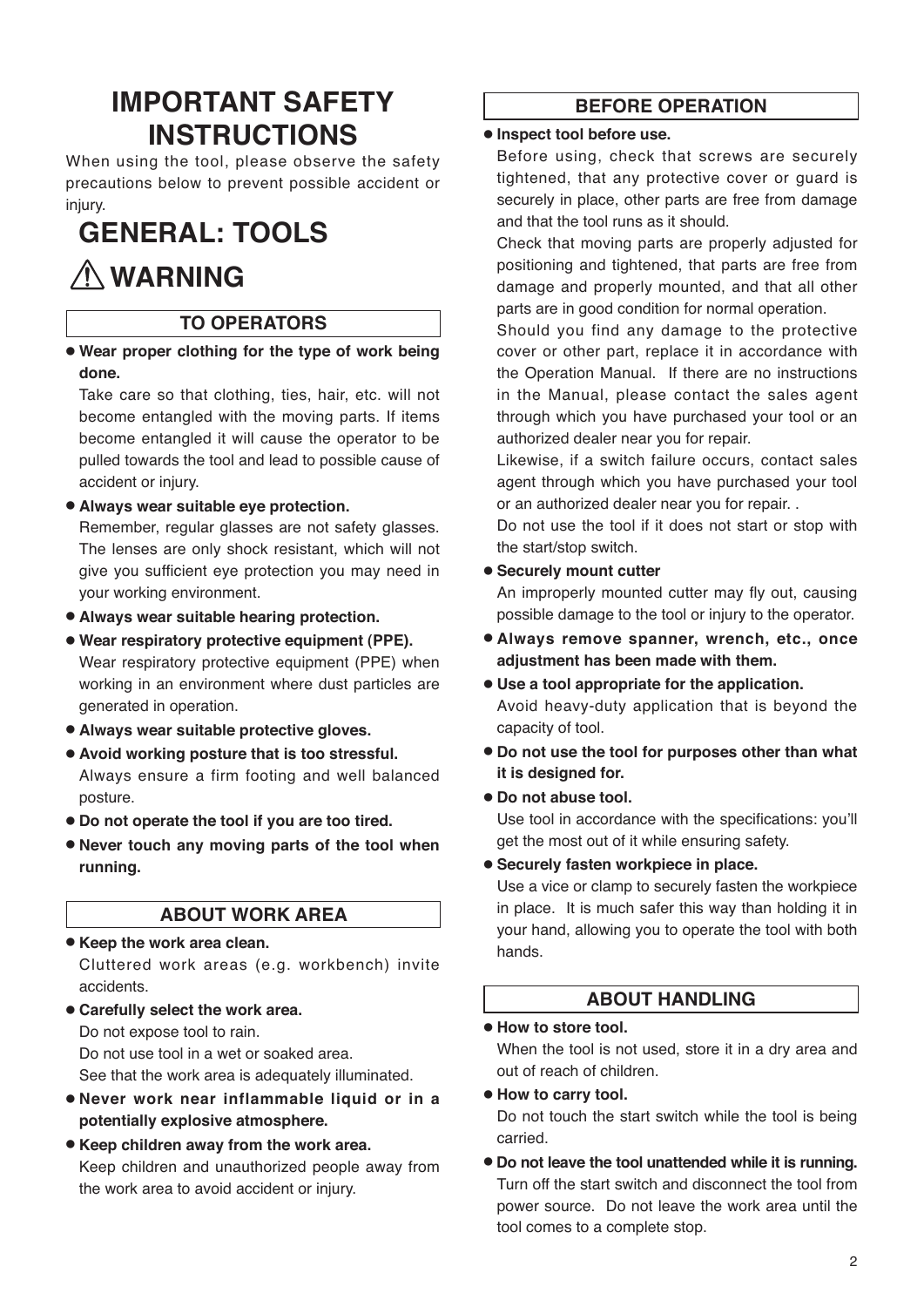#### **MAINTENANCE/SERVICE**

#### ● **Do not take apart or modify tool.**

Disassembly or modification carried out without the supervision of a qualified or authorized service engineer could result in an accident or injury.

#### ● **Inspect cutting tool and accessories, etc.**

Always check to see that cutting tool and accessories, etc. are in good operating condition without damage or deterioration before you mount them on the tool. Should you find any damage to an accessory or part, please contact sales agent through which you have purchased your tool or an authorized dealer near you for repair.

#### ● **Check parts for damage.**

When you have found damage to accessory or other part, carefully check the damaged part to determine the extent of influence it has upon the functions of the tool – that is, determine whether it can still perform its normal functions.

Check to see that the linkage of the moving parts is OK, that all parts are OK without damage, that they are properly mounted, and that the tool functions normally. Should you find any damage to an accessory or part that may hamper proper functioning of the tool, please contact sales agent through which you have purchased your tool or an authorized dealer near you for repair.

#### ● **Have your tool repaired at an authorized Nitto Service Center.**

For repair or parts replacement, please contact the sales agent through which you have purchased your tool or an authorized dealer near you.

#### ● **Use only Nitto genuine parts.**

Use of improper parts may result in serious accident. To obtain a Nitto genuine part, consult this Manual or contact the sales agent from which you have purchased your tool directly.

● **Do not detach label or nameplate from tool.** 

When a label/nameplate gets damaged, worn or becomes missing, contact the sales agent through which you have purchased your tool or Nitto Kohki Co. Ltd, directly for a replacement.

#### **DISPOSAL**

● When a tool is taken permanently out of service, it is advised that the tool is disassembled, degreased and parts separated by material and recycled locally in the appropriate manner.

## **GENERAL: PNEUMATIC TOOLS**

# **WARNING**

● **Use appropriate air pressure.**

Excessively high air pressure will increase the tool number of revolutions or strokes causing not only potential premature failure/breakage but could also lead to an unexpected accident or injury.

#### ● **Connect tool to air supply line.**

There are various types of pipes running in a factory in addition to the pneumatic line (such as oxygen, nitrogen, gas and water). For this reason, always ensure that you are connecting to the pneumatic line.

● **Start tool properly.**

Turn the start switch OFF before connecting to the air supply line.

- **Always disconnect the tool from the air supply line before putting on/taking off any accessory and prior to carrying out any maintenance work.**
- **Avoid exposure to exhaust air.**

Pneumatic tool exhaust air contains oil and contaminated moisture. Make sure the exhaust air is not directed towards your face or anyone else within the work area.

#### ● **Keep tool off electricity.**

This pneumatic tool is not electrically insulated. To avoid a potential electric shock do not use where there is a possibility of coming into contact with live electricity.

# $\land$  CAUTION

#### ● **Handle tool carefully.**

Abusive use of tool could invite failure or accident. Do not throw, drop or shock the tool.

● **Handle connecting hose carefully.** Do not carry the tool by the connecting hose. Do not pull the connecting hose to disconnect.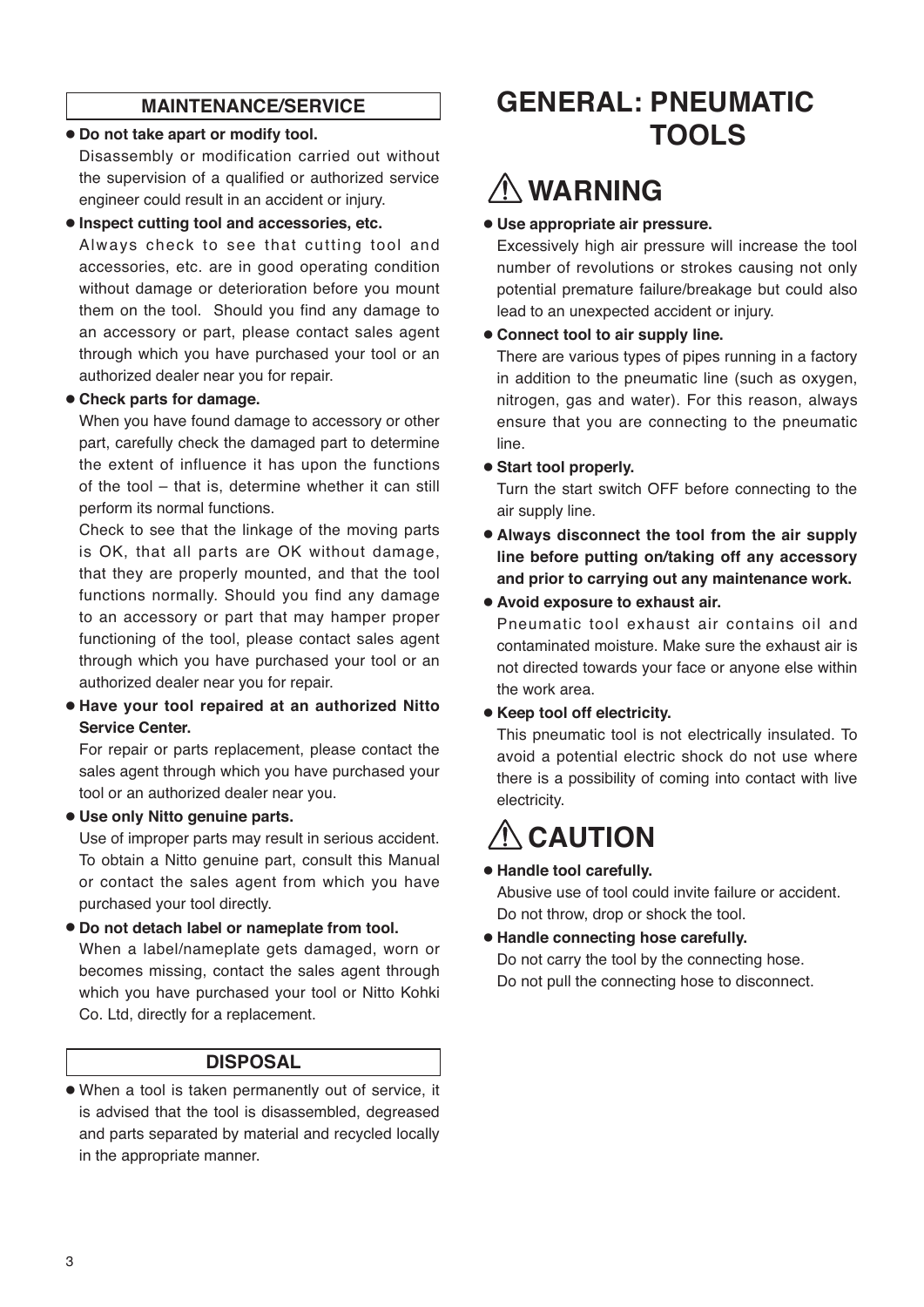## **INSTRUCTIONS FOR THIS TOOL**

#### **About Your Tool**

# **WARNING**

- ● **Always turn off the air supply and supply hose beforehand whenever replacing Indexable Insert.**
- ● **To replace the Indexable Insert after using, do not touch with bare hands as the Indexable Insert and holder are heated at high temperature.**
- ● **Use our original Indexable Inserts.**
- ● **Do not use the worn or damaged Indexable Insert.**

#### **1. USAGE**

This tool is for chamfering workpieces with a Indexable Insert.

#### **2. CHECK THE CONTENTS OF THE PACKAGE**

Check the contents and make sure that the tool does not have any damage which may have occurred during transportation. The contents should correspond to the list as follows. In case of damage/ missing parts, please contact the sales agent from whom you purchased the tool.

#### **AMB-0307**

| <b>Package Contents</b>            | Qty | <b>Check</b> |
|------------------------------------|-----|--------------|
| <b>MINI BEVELER</b>                |     |              |
| Knob                               |     |              |
| Hex. Socket Screw Key 4            |     |              |
| Indexable Insert with Hole 12.7    |     |              |
| Hex. Socket Screw Key 3            |     |              |
| Hex. Nut M8                        | 2   |              |
| Hex. Socket Set Screw 8×25 Special | 2   |              |
| Spanner T-15F                      |     |              |
| Bushing R3/8 × NPT3/8              |     |              |
| <b>Instruction Manual</b>          |     |              |
| Caution for Use                    |     |              |

#### **AMBL-0307**

| <b>Package Contents</b>            | Qtv            | <b>Check</b> |
|------------------------------------|----------------|--------------|
| <b>MINI BEVELER</b>                |                |              |
| Knob                               |                |              |
| Hex. Socket Screw Key 4            |                |              |
| Indexable Insert with Hole 12.7    |                |              |
| Hex. Socket Screw Key 3            |                |              |
| Hex. Nut M8                        | $\mathfrak{p}$ |              |
| Hex. Socket Set Screw 8×25 Special | $\mathfrak{D}$ |              |
| Spanner T-15F                      |                |              |
| Bushing R3/8 × NPT3/8              |                |              |
| <b>Instruction Manual</b>          |                |              |
| Declaration of Conformity          |                |              |
| <b>Caution for Use</b>             |                |              |

#### **3. NAME OF PARTS**



### **4. AIR SUPPLY**

#### **4-1. Air Pressure**

Adjust air pressure with the air regulator to the appropriate level for the pneumatic tool used.

Air pressure that is too low will stop the tool from operating at full capacity.

Air pressure that is too high may cause damage to the tool.

#### **4-2. Air Line** (Fig.1)

Use a 9.5 mm (3/8") I. D. connecting hose between the compressor and the tool.

Drained water, etc., if flown into the tool, could cause tool failure. Install an air filter between the compressor and the tool.



Fig. 1

#### **4-3. Lubrication**

Install an oiler between the compressor and the tool. Use the machine oil ISO VG-10. Failure to lubricate as required may result in damage to the tool. Use of oil that is too thick will reduce the performance of the tool.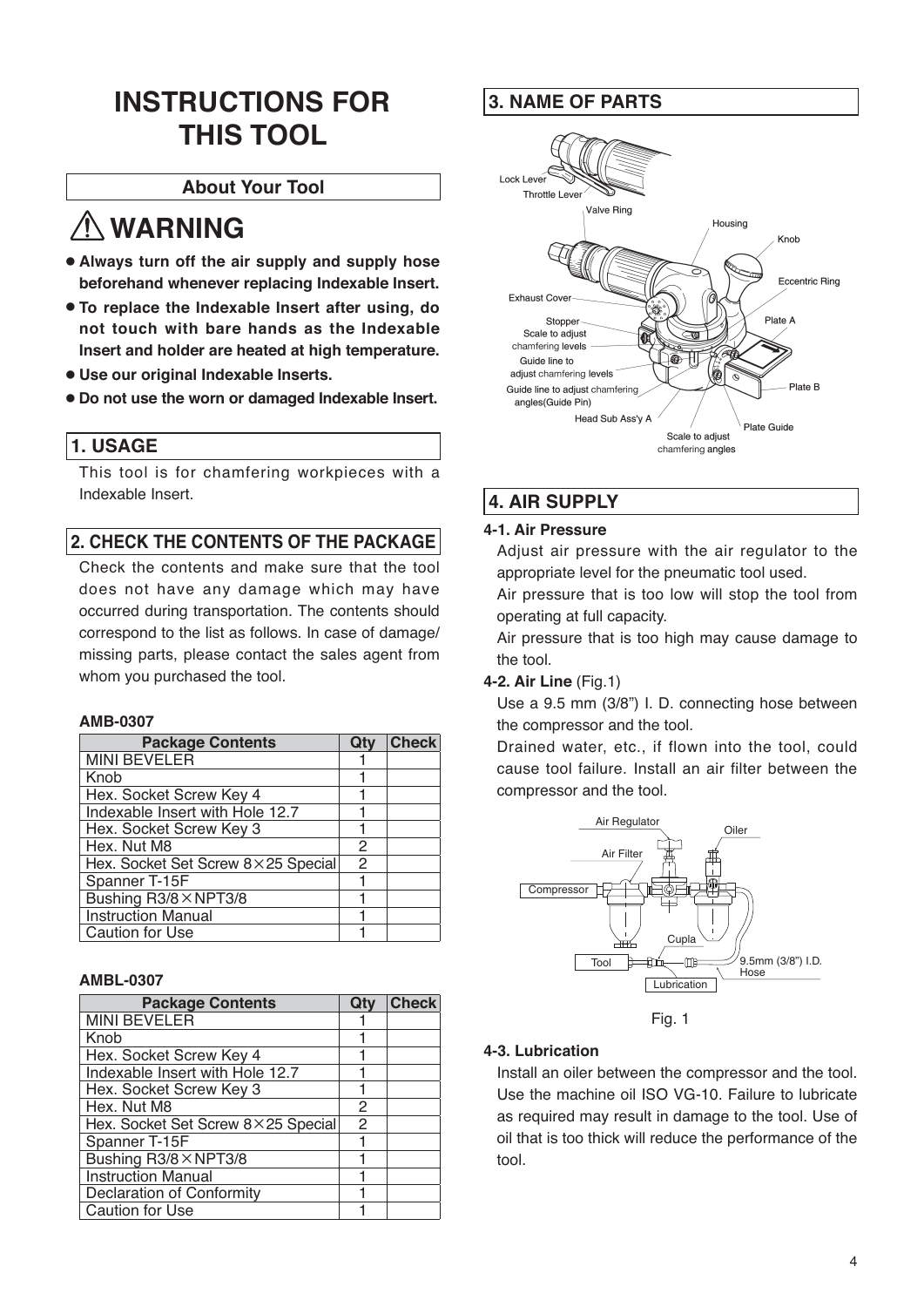#### **5. PREPARATION**

#### **5-1. Attaching The Knob Ass'y**

Screw the Knob Ass'y in the Head Sub Ass'y A.



#### **6. HOW TO OPERATE THE TOOL**

#### **6-1. Start and Stop AMB-0307**

To start, pushing the Valve Ring forward and turn it counterclockwise (Fig. 2).

To stop, turn the Valve Ring to "OFF" position (Fig. 3).



Fig. 2



Fig. 3

#### **AMBL-0307**

To start, release the lock lever and grasp the throttle lever.

To stop, release the throttle lever.





**6-2. How To Adjust Chamfering Levels**

# **WARNING**

**Be sure to remove the air hose from the tool beforehand whenever adjusting chamfering levels. The max. chamfering capacity:**

| Stainless Steel  3C |  |
|---------------------|--|
|                     |  |

- (1) Loosen the Hex. Socket Head Cap Screw ① of the Head  $(4)$  (Fig. 5).
- (2) Turn the Head  $(4)$  to match the Guide line of Head ④with the scale of Eccentric Ring③(Fig. 5, Fig. 6).
- The level guide is only for reference. If accurate chamfering is required, set the tool at a chamfering level about 0.5 smaller than the desired one. Try a test cut. Then adjust the tool for accurate chamfering.

#### **In the case of Mild Steel.**

You can select chamfering levels from 0 to 7C freely. The maximum chamfering capacity for one-cut is 4C. For 4C to 7C, chamfer a workpiece twice or three times.

(Ex. 7C:  $4C \rightarrow 5.5C \rightarrow 7C$  Total 3 times)

#### **In the case of Stainless Steel.**

You can select chamfering levels from 0 to 3C freely. Chamfer the desired volume at a time without dividing the chamfering jog to several times

- $\bullet$  If the Head  $\ddot{a}$  is in difficult position to work with loosen the Hex. Socket Set Screw ② of Eccentric Ring ③ to adjust the Head ④ in a proper position. After adjustment, tighten the Hex. Socket Set Screw ② firmly to prevent becoming loose during operation (Fig. 5).
- (3) Firmly install the Head on the end of Eccentric Ring without making any clearance and tighten the Hex. Socket Head Cap Screw ① (Fig. 5).



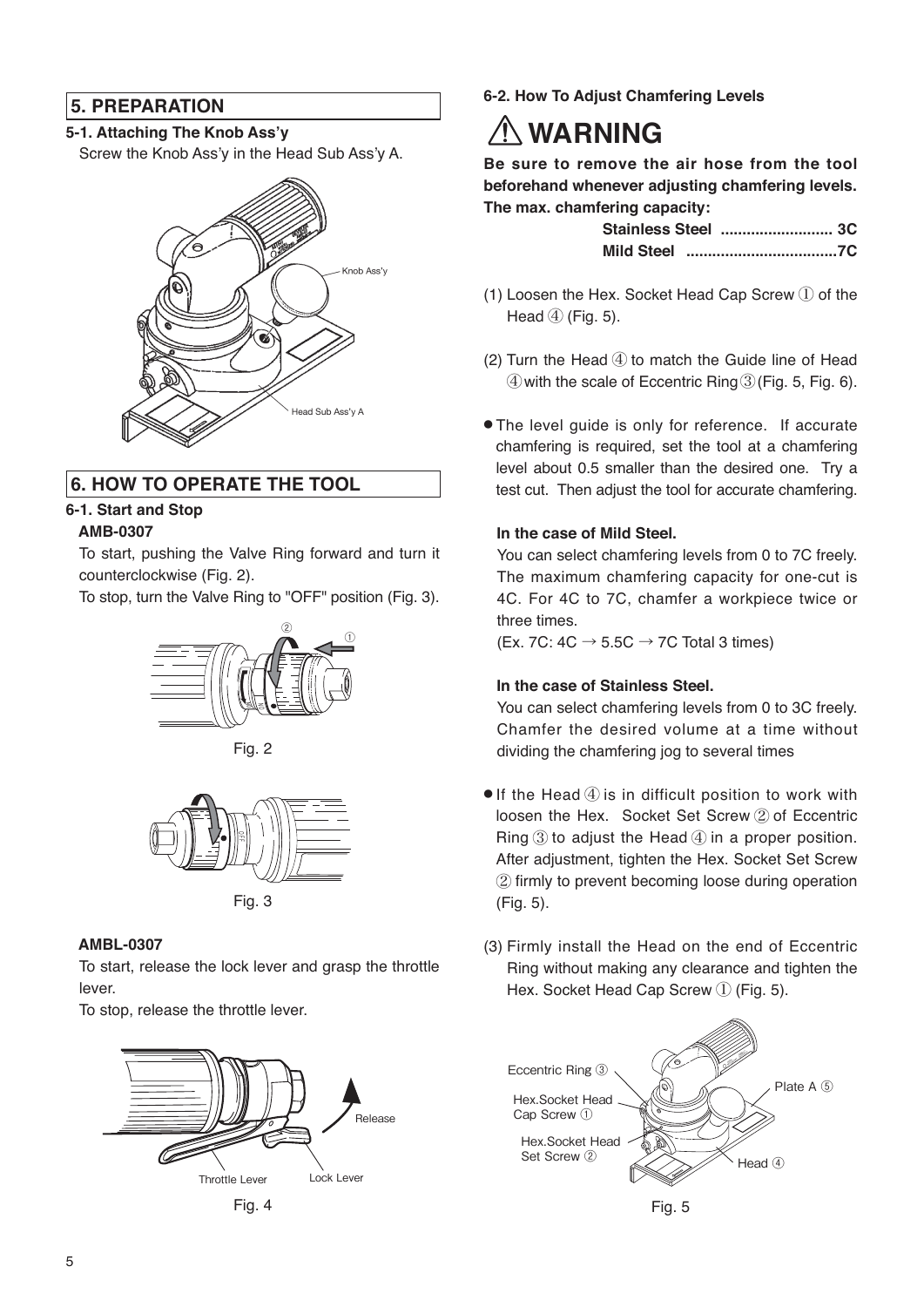

#### **6-3. Adjustment of Radius Chamfering in Amount**

- (1) Fix a radius chamfering Indexable Inserts.
- (2) Loosen the Hex. Socket Head Cap Screw ① of the Head  $(4)$  (Fig. 5).
- (3) Turning the Head,match the scale of the Eccentric Ring with the guide line according to the size of the radius chamfering Indexable Inserts.
- (4) Set the Head  $\textcircled{4}$  to the edge of Eccentric Ring  $\textcircled{3}$ without clearance(Fig. 5).
- (5) Conduct a test cutting.Readjust the Hex.Socket Head Cap Screw of the Head,so that sizes A and B become identical.



#### **6-4. How To Adjust Chamfering Angle**

# **WARNING**

**Be sure to remove the air hose from the tool beforehand whenever adjusting chamfering angle.**

- (1) Loosen the Hex. Socket Head Cap Screws ① (4 pcs)on both ends on the Plate Guide ⑤ of Head ④ .(Fig.8)
- (2) Move the Plate Guide ⑤ so that the scale of desired angle can align to the Guide Pin ③ .
- (3) Tighten the Hex. Socket Head Cap Screws ① .
- The tool has the limit of chamfering width which depends on a chamfering angle. (Fig. 9, Fig. 10)





Fig. 9

| Chamfering<br>Angle |     | Stainless Steel (mm) |         |     | Mild Steel (mm) |     |
|---------------------|-----|----------------------|---------|-----|-----------------|-----|
| α                   | A   | в                    | C       | A   | B               | C   |
| $45^{\circ}$        | 3   | 3                    | 4.2     |     |                 | 9.9 |
| $30^\circ$          | 2.2 | 3.8                  | 4.4     |     |                 | 8.1 |
| $15^{\circ}$        |     | 3.8                  | 3.9     | 2.2 | 8               | 8.3 |
|                     |     |                      | Fig. 10 |     |                 |     |

#### **6-5. Before Cutting**

<sup>(1)</sup> When you start to work from the corner as shown in Fig. 11, cut off the corner first with grinder etc. , then start.



(2) Before start chamfering, make sure that the Valve is set on and the Indexable Insert is rotating. Then, apply the tool to the workpieces.

The Indexable Inserts may be damaged if the Valve is set on after Indexable Inserts are pressed on the workpieces or they may also be damaged if they are pressed to the workpieces abruptly.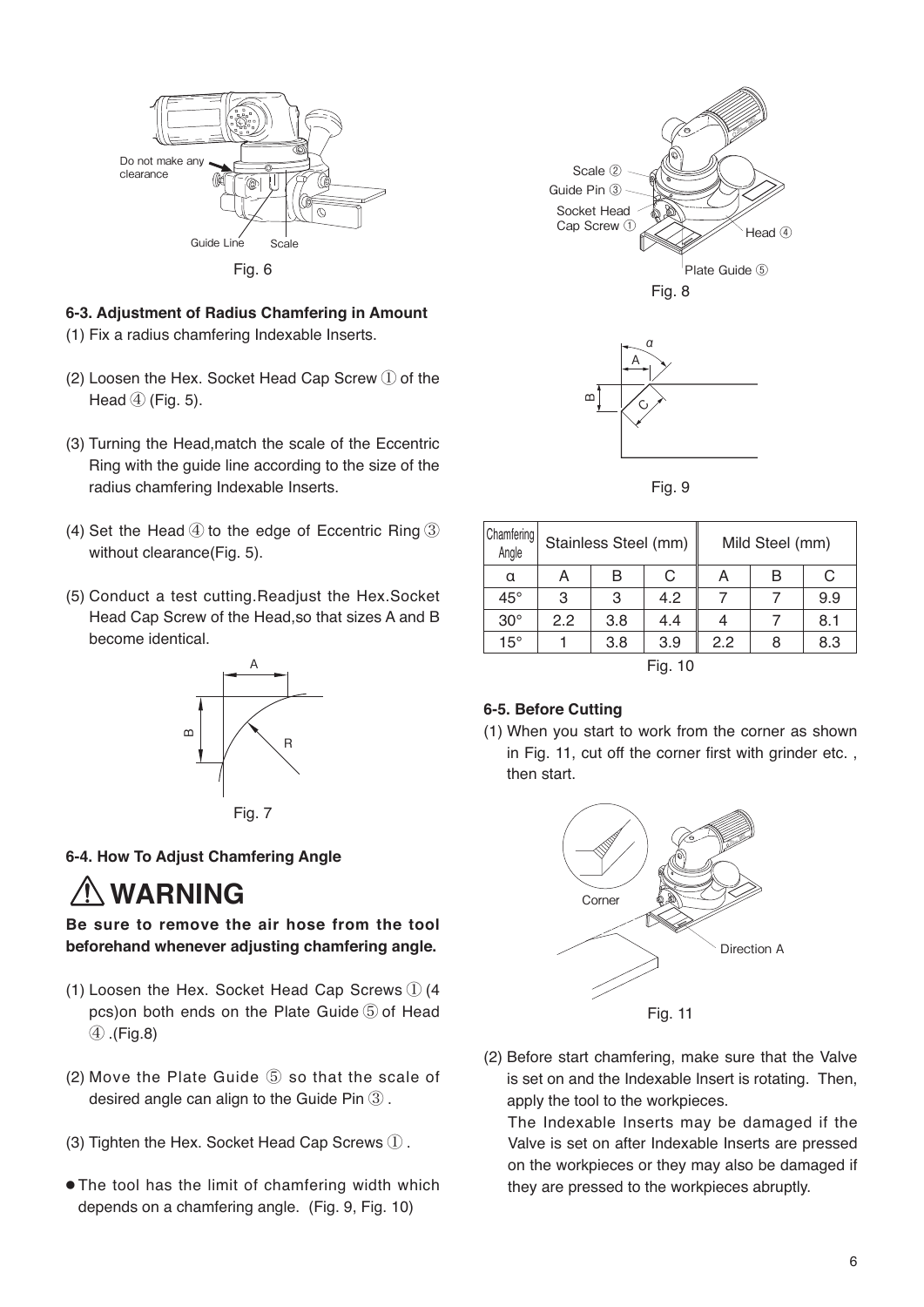#### **6-6. Feeding Speed**

Be sure you should avoid quick feeding or heavy shock. Please refer to Fig. 12.

| Stainless Steel   | 3cm/sec |
|-------------------|---------|
| <b>Mild Steel</b> | 2cm/sec |
| Fig. 12           |         |

#### **6-7. When Exhaust Freezes**

When you continuously chamfer more than 1m, the number of the rotation of the tool sometimes becomes fewer because of frozen exhaust. Since the fewer number of rotation leads to the damage of the Indexable Inserts, machine the workpiece of more than 1m as shown in Fig. 13. If it shows the sign of frozen exhaust, put away the rotating tool from the workpiece for the period of 3 seconds. The rotation will return to the original.



Fig. 13

#### **6-8. How To Operation**

## **WARNING**

- **Always turn off the air supply and disconnect the air supply hose.**
- **The workpieces should be fixed as mach as while working possible.**
- (1) Select the chamfering level.
- (2) Make sure that the Valve is set at "OFF" position and connect the air hose to the tool.
- (3) Hold the Housing up. Start the tool.
- (4) Hold the Housing and Knob firmly. Apply the tool on to the workpiece along with the direction A (shown on the Plate A ) carefully.
- In case of chamfering stainless steel, chamfer deep to the desired chamfering level by one span of operation. Repeat of chamfering marks the life of Indexable Insert shorter.

#### **6-9. Radius Chamfering**

● By using radius chamfering Indexable Inserts, radius chamfering job can be done.

- Radius cutting Indexable Insert is an optional accessory.
- (1) Select the radius chamfering.
- (2) Make sure that the Valve is set at "OFF" position and connect the air hose to the tool.
- (3) Hold the Housing up. Start the tool.
- (4) Hold the Housing and Knob firmly. Apply the tool on to the workpiece along with the direction A (shown on the Plate A) carefully.

#### **※On Tangential Line Cutting**

- Because of the constructional reason, it is possible to make a radius tangential line cutting on the side facing the Plate B by adjusting the Head, but impossible on the upper side facing the Plate A. For making a radius tangential line cutting on the upper side,conduct in a following manner.
- ① Place the tool on workpiece with Plate A on upper surface of workpiece and Plate B on side surface, as indicated in Fig.14. Then, turn the Eccentric Ring to adjust the Indexable Inserts to cut properly side surface, and conduct the first cut (see Fig.15).
- ② Next, placing Plate A on side surface and Plate B on upper surface, conduct the second cut.
- ③ In this case, slight seam may be left in center of chamfered surface (Fig.16).

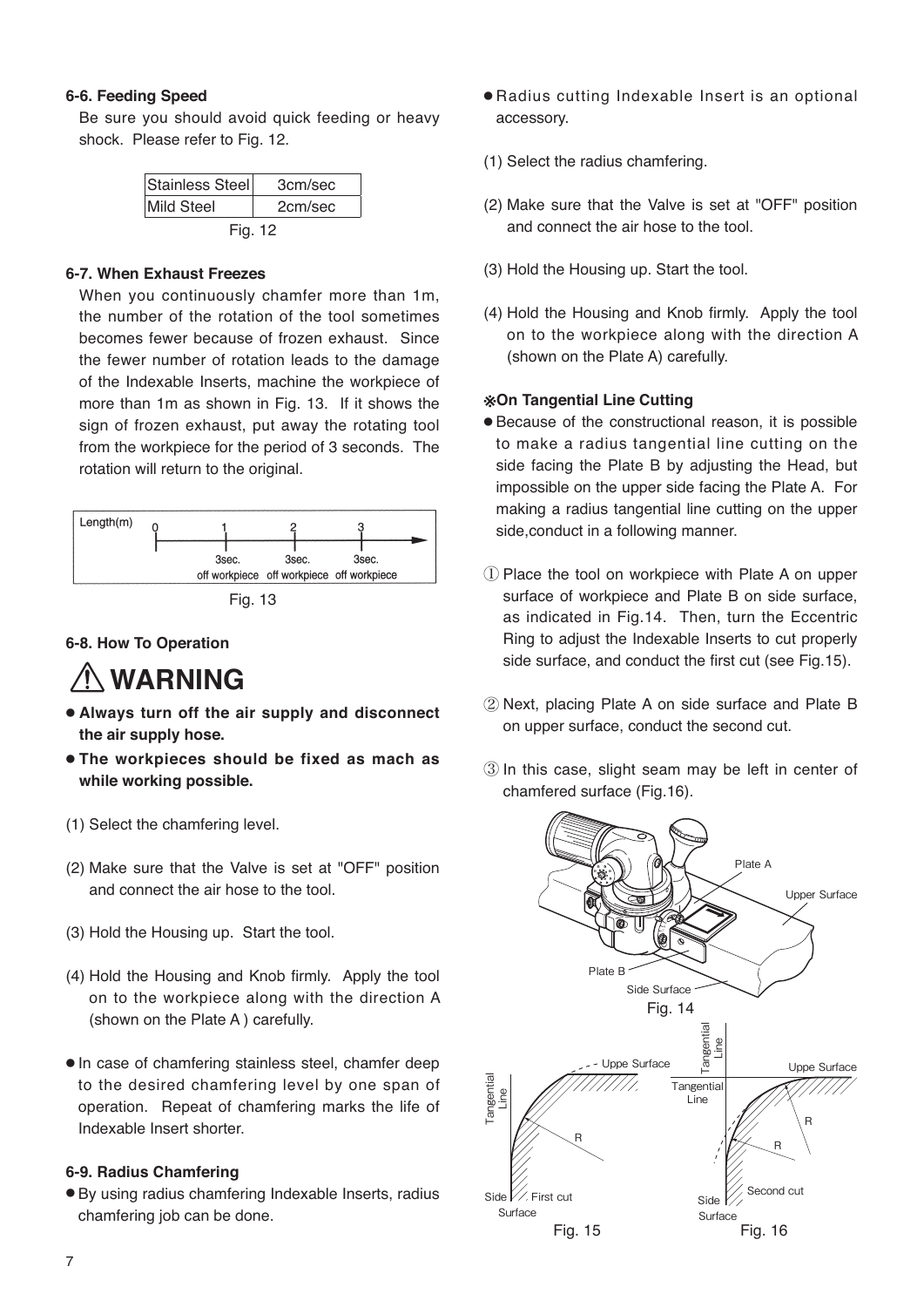#### **6-10. How To Chamfer Outer Diameter**

# **WARNING**

**Be sure to remove the air hose beforehand whenever the accessories are attached or removed.**

The tool can be used on the workpieces at the minimum diameter of 300mm by adjusting dimension A of both Hex. Socket Set Screws (8×25 special) ① in either direction. (Fig. 17)

Remember that this operation requires the workpieces of at least 12mm length. (Fig. 18)

- (1) In the case of constant R (Circle), install two Hex. Socket Set Screws (8×25 special) ① on plate B and tighten with Hex. Nuts. Make sure that the dimension A of the left and the right screws are equal.
- (2) In the case of variable R (Oval), remove one of the two Hex. Socket Set Screws (8×25 special) ① .
- Remember that chamfering level changes depending on the radii in this case.





Fig. 18

#### **7. HOW TO REPLACE INDEXABLE INSERT**

# **WARNING**

- **Always turn off the air supply and disconnect the air supply hose.**
- **Bear in mind that Indexable Insert and holder are much heated right after the operation.**
- (1) Loosen the Hex. Socket Head Cap Screw  $(1)$  of the Head ② (Fig. 19).
- (2) While pulling the Stopper  $(3)$  remove the Head  $(2)$ .
- (3) Unscrew the Indexable Insert Set Screw ⑤ with the Spanner  $\mathcal{A}$  and remove the Indexable Insert.
- (4) Install a new Indexable Insert (or changing the side of Indexable Insert) paying attention to its shape.
- (5) While keep pulling the Stopper ③ , install the Head ② on the body.
- (6) Firmly install the Head ② on the end of Eccentric Ring ⑦ without making any clearance and tighten the Hex. Socket Head Cap Screw ① .
- Spanner T-15D (TQ01683) is available as optional accessory so that the Indexable Insert Set Screw ⑤ can be removed efficiently.

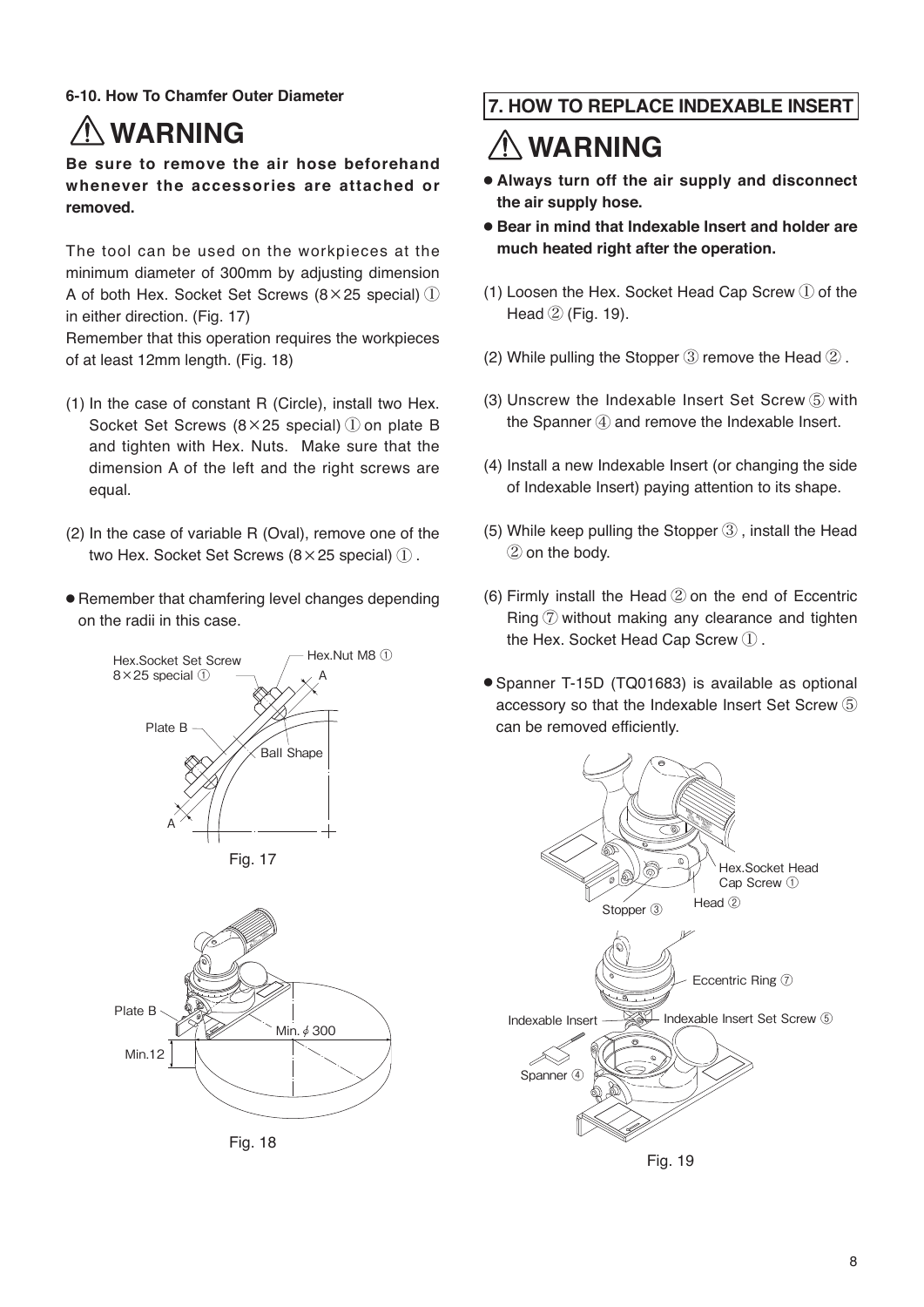#### **8. CONDITION FOR USE**

Burn-out chips suggest that either the feed speed is too slow or the Indexable Insert has worn-out. Change the cutting conditions or check the conditions of the Indexable Insert.

#### **9. THREAD SIZE OF HOSE FITTING**

The product comes with a metal fitting with Rc (metric) thread. Connect the Bushing R thread x NPT thread included as standard accessories, if you would like to have American NPT thread instead.

#### **10. STORAGE**

# **ACAUTION**

**When tool is not used, store it out of reach of children.**

Avoid storing the tool in a location subject to high humidity. If the tool is left as it is used, residual moisture on the inside can cause rusting. Before storing, and after operation, oil the tool at the air inlet with machine oil ISO VG-10 and run it for a short time.

#### **11. ORDERING SERVICE PARTS**

- For further operational and handling information or for replacement of parts and components, contact the company from whom you purchased the tool or an authorized dealer.
- In ordering parts and components give each part number, part name and quantity required.
- Use only NITTO genuine parts.

#### **12. OPTIONAL PARTS**

| Part No. | <b>Description</b>               | Qty     |
|----------|----------------------------------|---------|
| TB01159  | Indexable Insert with Hole 12.7  | 10 pcs  |
| TB01791  | Indexable Insert 12.7 sq. R2     | 10 pcs  |
| TB01651  | Indexable Insert 12.7 sq. R3     | 10 pcs  |
| TB01790  | Indexable Insert 12.7 sq. R4     | 10 pcs  |
| TQ01683  | Spanner T-15D                    | $1$ pc. |
| TB02539  | Attachment for Small Dia. Pipe * | 1 set   |

※ For Steel Pipe Out. Dia. 80mm – 200mm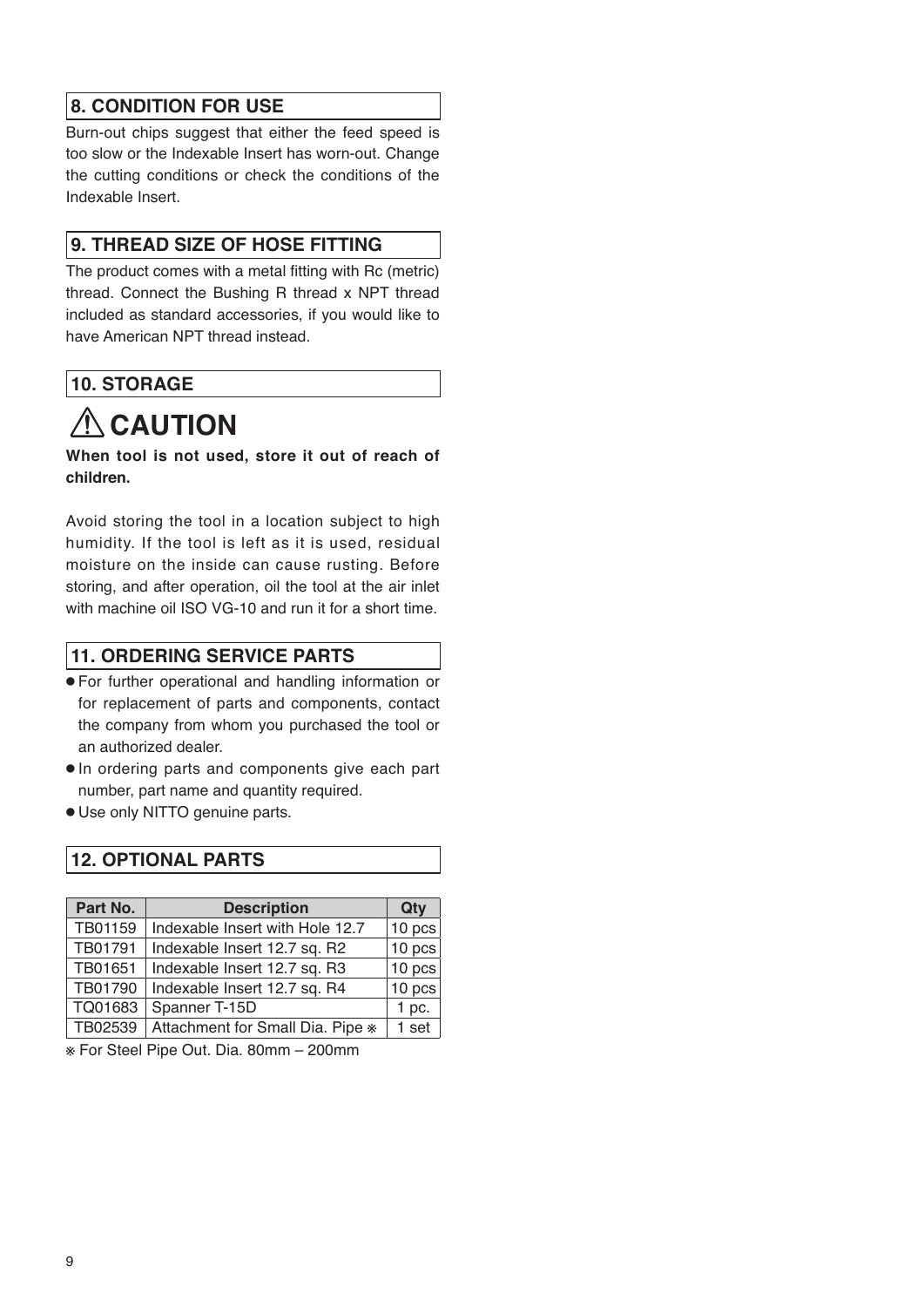13. EXPLODED DIAGRAM: AMB-0307, AMBL-0307 **13. EXPLODED DIAGRAM : AMB-0307, AMBL-0307**

# **ANARNING WARNING**

Do not take the Tool apart. Contact an authorized Nitto dealer for all service and repair of the Tool. Do not take the Tool apart. Contact an authorized Nitto dealer for all service and repair of the Tool. This diagram is for your reference only. Do not attempt to service or repair the Tool. This diagram is for your reference only. Do not attempt to service or repair the Tool. Improper service and repair can cause accidents and severe injuries. Improper service and repair can cause accidents and severe injuries. Never attempt service or repair the Tool yourself. Never attempt service or repair the Tool yourself. Never attempt to modify the Tool. Never attempt to modify the Tool.

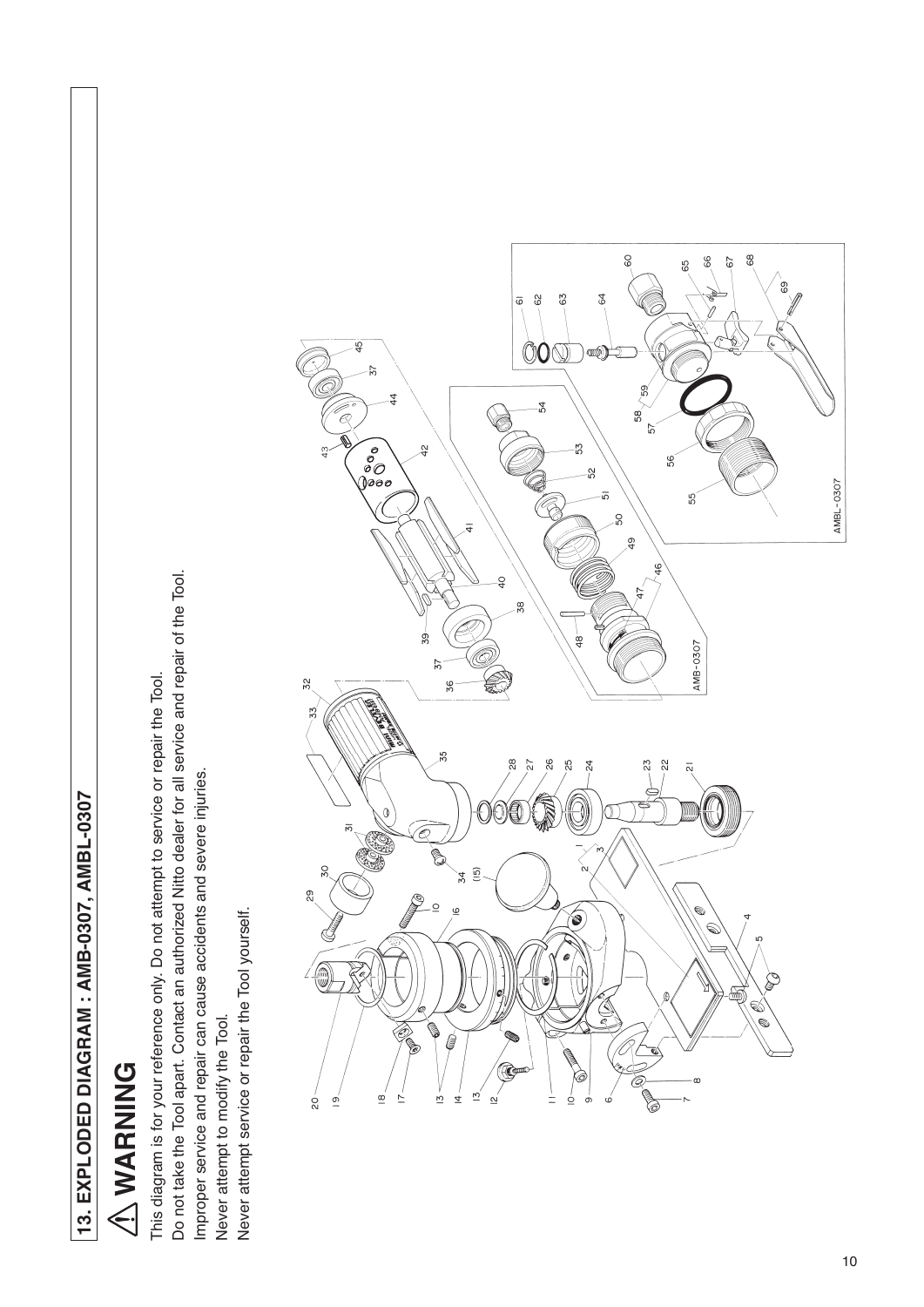$\overrightarrow{ }$  The part numbers with ( ) are included in the Ass'y parts written above them.  $\exists$  The part numbers with ( ) are included in the Ass'y parts written above them.

AMB-0307 PARTS LIST AMB-0307 PARTS LIST

| i      |
|--------|
| ſ<br>г |
| ć      |
|        |

| o<br>2 | Part No.  | <b>Description</b>                   | <b>Qty</b> | Price |
|--------|-----------|--------------------------------------|------------|-------|
| 32     | TB08740   | Grip Tube Ass'y                      | 1set       |       |
| က္ကိ   |           | (TQ12794)  Label Warning             |            |       |
| 55     | TP17446   | Adapter                              |            |       |
| 56     | TP17452   | Lock Ring                            |            |       |
| 57     | TP17445   | O-ring S-35.5                        |            |       |
| 58     | TB08741   | Valve Body Ass'y                     | 1set       |       |
| 59     | (TQ12611) | Label CE Mark                        |            |       |
| 80     | TQ02349   | Bushing M16×PT3/8                    |            |       |
| 51     | TP03473   | Retaining Ring C-14                  |            |       |
| 89     | TP11992   | O-ring KS-9                          |            |       |
| 83     | TP04394   | <b>Adjust Valve</b>                  |            |       |
| 64     | TA96334   | Throttle Valve Ass'y                 | 1set       |       |
| 65     | TP09434   | Spring Pin 2×12                      |            |       |
| 89     | TP14340   | Torsion Coil Spring                  |            |       |
| 67     | TP14339   | Lock Lever                           |            |       |
| 89     | TA96253   | Throttle Lever Ass'y                 | 1set       |       |
| 89     |           | $(TP01921)$ Spring Pin $3 \times 18$ |            |       |
|        |           |                                      |            |       |

.<br>من Accessories  $\tilde{\zeta}$ 

|                | Accessories |                                               |                   |           |
|----------------|-------------|-----------------------------------------------|-------------------|-----------|
| .ok            | Part No.    | <b>Description</b>                            |                   | Qty Price |
| $\frac{15}{1}$ | TA93017     | Knob Ass'y                                    | 1set              |           |
|                | TP01939     | Hex.Socket Screw Key 4                        |                   |           |
|                |             | Indexable Insert with Hole 12.7               |                   |           |
|                | TP04696     | Hex. Socket Screw Key 3                       |                   |           |
|                | TP08584     | Hex.Nut M8                                    | $\mathbf{\Omega}$ |           |
|                | TP17133     | Hex.Socket Set Screw<br>$8 \times 25$ Special | $\sim$            |           |
|                | TP18071     | Spanner T-15F                                 |                   |           |
|                | TP02236     | Bushing R1/4 × NPT1/4<br>(AMB-0307)           |                   |           |
|                | TQ02350     | Bushing R3/8 × NPT3/8<br>(AMBL-0307)          |                   |           |
|                |             | TQ12795 Instruction Manual                    |                   |           |
|                | TQ12796     | Declaration of Conformity<br>(AMBL-0307)      |                   |           |

| Զ | <u>ş</u>       | Part No.            | <b>Description</b>                 | dty  | Price |
|---|----------------|---------------------|------------------------------------|------|-------|
|   | 32             | TB01273             | Grip Tube Ass'y                    | 1set |       |
|   | 33             | (TQ12843)           | Label Warning                      | ↽    |       |
|   | \$             | TP06715             | Countersunk Flat Head<br>Screw 5×8 |      |       |
|   | 35             | TQ00144             | Housing                            | ᠇    |       |
|   | 36             | TP14030             | Pinion                             |      |       |
|   | 57             | TP10133             | Ball Bearing 609ZZ                 | N    |       |
|   | 38             | TP14034             | End Plate B                        | ↽    |       |
|   | 89             | TP10130             | Sunk Key 3×3×10                    | ᠇    |       |
|   | QP             | TP14033             | Rotor                              | ┯    |       |
|   | 4              | TA9A294             | Blade Ass'y(4 pcs.                 | 1set |       |
|   | $\frac{2}{3}$  | TP14031             | Cylinder                           |      |       |
|   | 43             | TP04061             | Spring Pin 3×6                     | ↽    |       |
|   | 4              | TP10137             | End Plate A                        | ᠇    |       |
|   | 45             | TP15131             | Cap                                | ۳    |       |
|   | $\frac{4}{6}$  | TA98314             | Valve Holder Sub Ass'y A           | 1set |       |
|   | 47             | TP13542)            | Label Switch                       |      |       |
|   | $\frac{48}{5}$ | TP00547             | Valve Pin 3 × 20                   | ᠇    |       |
|   | 49             | TP13541             | Spring 1.2×29.4×25                 | ┯    |       |
|   | 50             | TP13540             | Valve Ring                         | ۳    |       |
|   | 5              | TA98988             | Feed Valve Ass'y                   | 1set |       |
|   | 52             | TP00520             | Valve Spring                       |      |       |
|   | S3             | TP <sub>11797</sub> | Connection                         | ᠇    |       |
|   | 54             | TP00857             | Bushing M16×R1/4                   | ↽    |       |

|                                            | くこく<br>VCC-qINF | $\frac{1}{2}$                                                                |                                        |       |
|--------------------------------------------|-----------------|------------------------------------------------------------------------------|----------------------------------------|-------|
| <u>ó</u>                                   | Part No.        | Description                                                                  | dty                                    | Price |
|                                            | TB01274         | Ass'y<br>⋖<br>Plate                                                          | 1set                                   |       |
| $\sim$                                     | TP16975)        | Label A(warning)                                                             | ↽                                      |       |
| ო                                          | TQ01684)        | Label B(chamfering level)                                                    | $\overline{\phantom{0}}$               |       |
| 4                                          | TQ00210         | ≃<br>Plate                                                                   | $\mathbf -$                            |       |
| 5                                          | TQ00211         | $\infty$<br>$\times$<br>5<br>Screw<br>Socket Head<br>Hex.                    | 4                                      |       |
| ဖ                                          | TP18065         | Plate Guide                                                                  | $\sim$                                 |       |
| ∼                                          | TP02862         | Screw<br>Cap<br>Hex.Socket Head<br>5×15                                      | 4                                      |       |
| $\infty$                                   | TP02152         | Plain Washer                                                                 | 4                                      |       |
| ၜ                                          | <b>TA9A895</b>  | ⋖<br>Head Sub Ass'y                                                          | <b>set</b><br>$\mathbf -$              |       |
| $\tilde{c}$                                | TP08013         | Screw<br>Cap<br>Socket Head<br>Hex. S<br>5×25                                | $\sim$                                 |       |
| ₣                                          | TP18056         | Ring<br>Concentric Snap                                                      | $\overline{\phantom{0}}$               |       |
| 은                                          | <b>TA9A583</b>  | Stopper Ass'y                                                                | <b>set</b><br>$\overline{\phantom{0}}$ |       |
| င္                                         | TP04827         | Screw<br>$\times 10$<br>Socket Set<br>Hex. Socket Set<br>with Flat Point 6   | ო                                      |       |
| $\overline{4}$                             | TP18055         | Eccentric Ring                                                               | $\overline{\phantom{0}}$               |       |
| $\frac{6}{1}$                              | TQ00142         | Aux. Ring                                                                    | $\overline{\phantom{0}}$               |       |
| $\overline{\phantom{0}}$<br>$\overline{ }$ | TQ01629         | Screw<br>Set<br>Indexable Insert<br>$4 \times 7$                             | $\overline{\phantom{0}}$               |       |
| $\infty$<br>÷                              | <b>TB01159</b>  | 12.7<br>Indexable Insert with Hole<br>(10 <sub>DCS</sub> . <sub>/Set</sub> ) | set<br>ᅮ                               |       |
|                                            | TQ00139         | Spacer 38.5 × 43.8 × 0.05                                                    |                                        |       |
|                                            | TQ00140         | (for adjustment)<br>Spacer 38.5 × 43.8 × 0.1                                 |                                        |       |
| စ္                                         | TQ00141         | $38.5 \times 43.8 \times 0.2$<br>(for adjustment)<br>Spacer                  |                                        |       |
|                                            |                 | (for adjustment)<br>Spacer 38.5 × 43                                         |                                        |       |
|                                            | TQ00298         | $38.5 \times 43.8 \times 0.3$<br>(for adjustment)                            |                                        |       |
| S                                          | TQ01630         | Holder                                                                       | $\mathbf$                              |       |
| 5                                          | TA98634         | Ass'y<br>Screw<br>Set<br>Bearing                                             | set<br>$\mathbf -$                     |       |
| 2                                          | TQ00954         | Spindle                                                                      | ↽                                      |       |
| ಔ                                          | TP00502         | Ю<br>တ<br>$4\times$<br>$\frac{1}{4}$<br>Sunk Key                             | $\overline{\phantom{0}}$               |       |
| $\overline{2}$                             | TP01609         | 620277<br><b>Ball Bearing</b>                                                | $\overline{\phantom{0}}$               |       |
| 25                                         | TP14036         | Gear                                                                         | $\mathbf$ $\mathbf$                    |       |
| 88                                         | TQ00955         | Needle Roller Bearing<br><b>TA1010Z</b>                                      | $\overline{\phantom{0}}$               |       |
| 27                                         | TP10100         | Cover<br>Bearing                                                             | ↽                                      |       |
| $\frac{8}{2}$                              | TP10826         | Packing                                                                      | $\overline{\phantom{0}}$               |       |
| ခြ                                         | LP08450         | 25<br>$5\times$<br>Screw<br>Pan Head                                         | $\mathbf -$                            |       |
| 8                                          | TP14041         | Cover<br>Exhaust                                                             | $\overline{\phantom{0}}$               |       |
| ನ                                          | TP14040         | Silencer Plate                                                               | $\sim$                                 |       |
|                                            |                 |                                                                              |                                        |       |